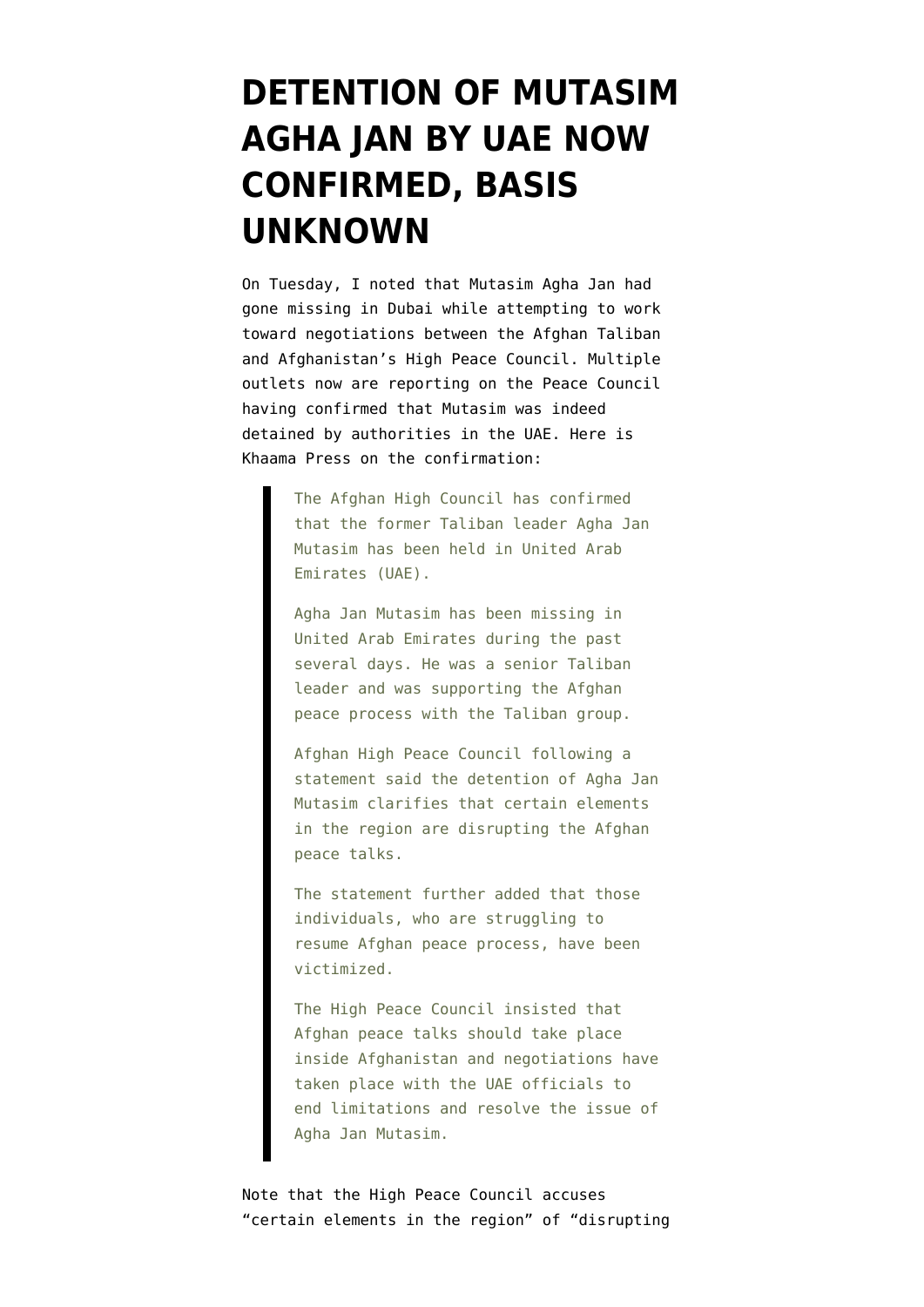the Afghan peace talks". We also get a similar accusation from Karzai's office. From [today's](http://www.washingtonpost.com/world/detention-of-taliban-commander-by-uae-disrupts-afghan-peace-talks/2014/04/17/d268300d-8035-4ee5-835c-b2bd7a40d05e_story.html?tid=hpModule_04941f10-8a79-11e2-98d9-3012c1cd8d1e) [Washington Post, there is this:](http://www.washingtonpost.com/world/detention-of-taliban-commander-by-uae-disrupts-afghan-peace-talks/2014/04/17/d268300d-8035-4ee5-835c-b2bd7a40d05e_story.html?tid=hpModule_04941f10-8a79-11e2-98d9-3012c1cd8d1e)

> "Known and secret enemies of peace in Afghanistan continue sabotaging our peace process," Aimal Faizi, Karzai's spokesman, said Thursday. He did not specify who he thought was responsible, but Afghan officials often accuse neighboring Pakistan of abetting insurgents and stymieing peace efforts.

In that regard, it is very interesting to see an [opposition political figure in Pakistan speaking](http://www.dawn.com/news/1100749/pakistan-must-break-alleged-links-with-afghan-insurgents) [out today](http://www.dawn.com/news/1100749/pakistan-must-break-alleged-links-with-afghan-insurgents) against Pakistan's military supporting the Afghan Taliban:

> Pakistan must break alleged links with any Afghan insurgents if it is to adhere to Article 40 of the Constitution, said an opposition lawmaker in the Senate on Friday.

Opposition lawmakers were expressing their views during a debate in the Senate on a motion on foreign policy moved by Senator Raza Rabbani of the Pakistan People's Party (PPP).

Opposition senators called for ending 'duplicity' in foreign policy formulation and stressed on the need to retrieve the ground lost by civilians to the security establishment over the past decades.

## /snip/

Senator Farhatullah Babar said that the basis of foreign policy formulation is laid out in Article 40 of the Constitution of Pakistan.

Reading out Article 40, he said that if we have to adhere to them we must break alleged links with any Afghan insurgents and stop the ability of Afghan fighters to seek refuge in Pakistan.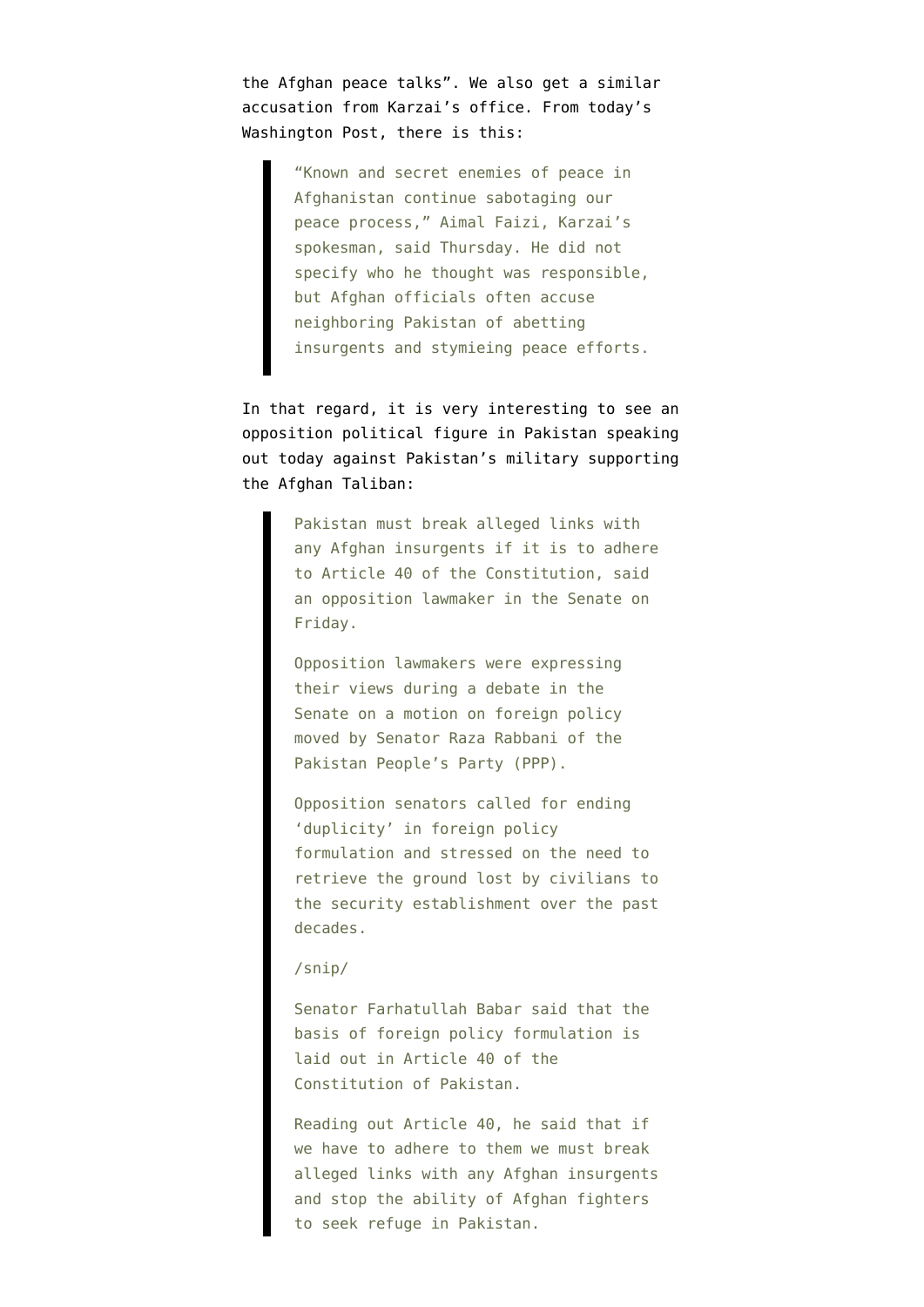"A stable and democratic civilian government leading foreign policy formulation would be welcomed by all parties, as compared to the security establishment leading it without any accountability," he said.

So at least one opposition party (and it is in fact the party that led the previous government) now has publicly stated that Pakistan should stop supporting the Afghan Taliban and giving them refuge. It seems quite remarkable that they would also state so plainly that this policy is led by the military with no input from the civilian government.

Further complicating matters relating to Mutasim, a number of parties are working hard to emphasize that he has been formally disavowed by the Taliban. Here is [Bill Roggio at Long War](http://www.longwarjournal.org/threat-matrix/archives/2014/04/is_the_talibans_negotiator_und.php) [Journal:](http://www.longwarjournal.org/threat-matrix/archives/2014/04/is_the_talibans_negotiator_und.php)

> While we can't confirm or deny that Mutasim is under house arrest, we are certain that he isn't leading negotiations for the Islamic Emirate of Afghanistan, which is the official name of the Afghan Taliban.

> As we've noted here several times at *LWJ*, the Taliban have denounced Mutasim two times in the past in statements published on Voice of Jihad. The last time was on Feb. 20, when the Taliban said:

> > The Islamic Emirate of Afghanistan once again declares to all parties that Agha Jan Mutasim does not hold a position in the Islamic Emirate and neither can he represent it.Also in that statement, the Taliban said that Mutasim's actions are "detrimental" to both the Taliban and "the goals of the sacred Jihad."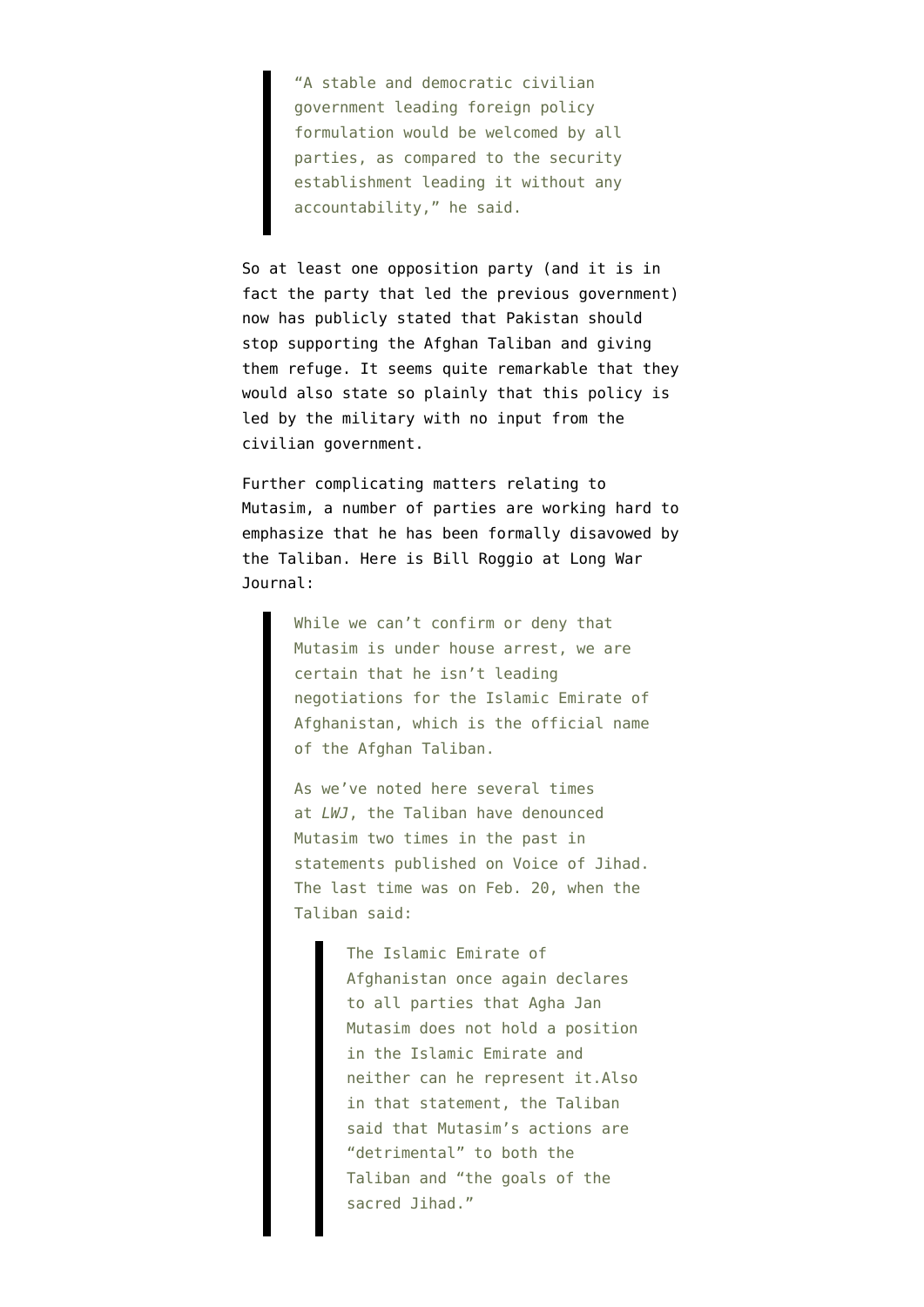[See *LWJ* report, [Afghan Taliban](http://www.longwarjournal.org/archives/2014/02/afghan_taliban_denou_1.php) [denounces former senior](http://www.longwarjournal.org/archives/2014/02/afghan_taliban_denou_1.php) [official, denies involvement in](http://www.longwarjournal.org/archives/2014/02/afghan_taliban_denou_1.php) [peace talks.](http://www.longwarjournal.org/archives/2014/02/afghan_taliban_denou_1.php)]

[The Taliban previously disowned Mutasim](http://shahamat-english.com/index.php/paighamoona/28805-clarification-of-islamic-emirate-regarding-agha-jan-motasim) [in another official statement that was](http://shahamat-english.com/index.php/paighamoona/28805-clarification-of-islamic-emirate-regarding-agha-jan-motasim) [released on Voice of Jihad in August](http://shahamat-english.com/index.php/paighamoona/28805-clarification-of-islamic-emirate-regarding-agha-jan-motasim) [2012](http://shahamat-english.com/index.php/paighamoona/28805-clarification-of-islamic-emirate-regarding-agha-jan-motasim). In that statement, the Taliban said Mutasim "was dismissed from his post by the leader of Islamic Emirate of Afghanistan in the year 2010 for stepping over his bounds and for lacking transparency in his work."

"He currently does not hold any posts with the Islamic Emirate of Afghanistan and neither can he represent the Islamic Emirate in any of his statements and actions," the statement continued.

Significantly, very similar comments are attributed to "US officials" in the Washington Post article linked above. The officials go on to say that Mutasim was arrested for something other than his peace negotiations:

> But in recent interviews, U.S. officials raised doubts about Motasim's role as a prominent peace negotiator, saying his ties to the Taliban leadership had faded in recent years. The officials added that Motasim's arrest was unrelated to his role as a peace negotiator. They spoke on the condition of anonymity because they were not authorized to comment on the sensitive matter.

But the article goes further, and provides hints that he was arrested for meeting with dangerous individuals:

> Afghan officials say that they have not been formally told why Motasim was arrested but that they have heard explanations from individual UAE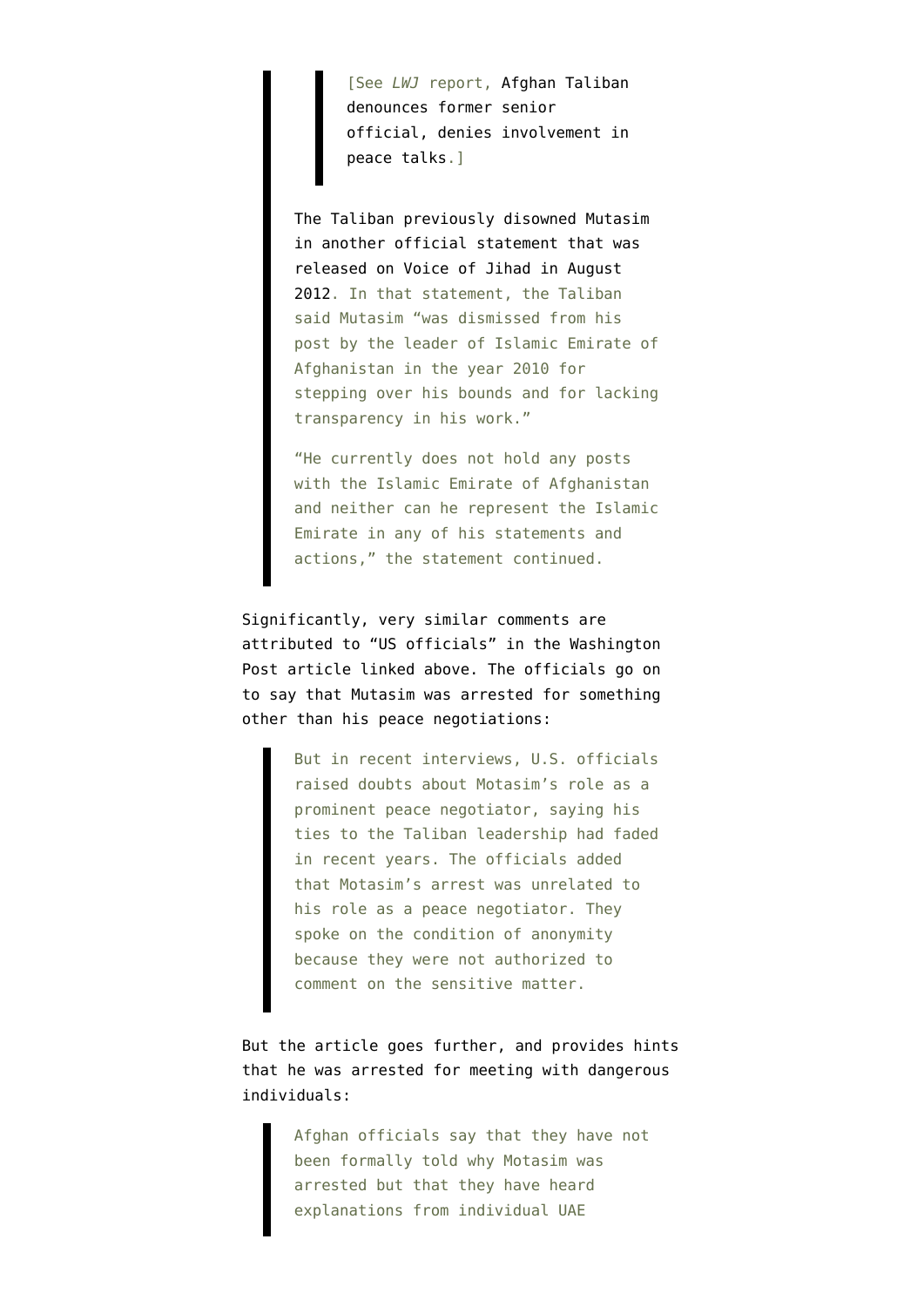## officials.

"He was meeting certain suspicious people, and the Emiratis were worried about him," said one Afghan official who was not authorized to speak on the record.

So we have a very conflicting set of reports here. On the one hand, both the US and the Afghan Taliban claim that Mutasim does not represent the Taliban. And yet it is clear from many of these reports that he held meetings with many figures while in Dubai, with Taliban figures said to be among them. Seeming to support that is the claim he was arrested for meeting with "suspicious people".

Further complicating Mutasim's arrest is the recent falling out among members of the Gulf Cooperation Council, which seems to have been [patched up this week](http://english.alarabiya.net/en/News/middle-east/2014/04/18/Gulf-states-come-to-consensus-after-rift.html):

> Members of the Gulf Cooperation Council brokered a consensus Thursday after a rift that saw Saudi Arabia, the United Arab Emirates and Bahrain withdraw their ambassadors from Qatar.

> During a meeting in the Saudi capital Riyadh, GCC foreign ministers conducted a "comprehensive review of measures relating to foreign and security policies," according to a statement from the Gulf group.

> "[Participants] agreed to adopt measures that ensure working at a group level and that policies of any individual state should not affect the interests, security or stability of any other member state and without affecting the sovereignty of any of its states," the statement said.

The falling out was over perceived support for the Muslim Brotherhood and other Islamist